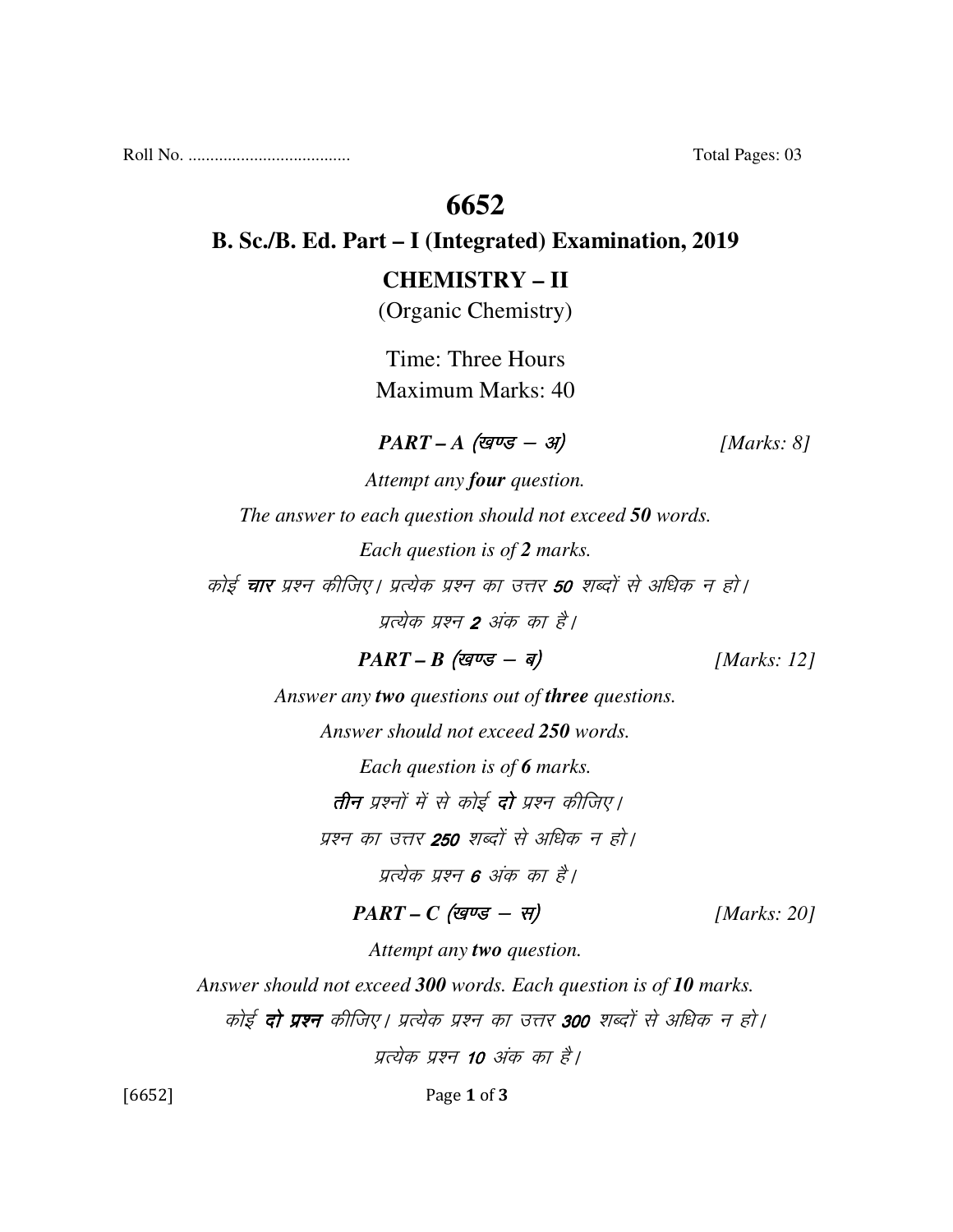#### $PART - A / Q$  खण्ड - अ

- Q.1 Explain why the boiling point of HF is higher than HCL? HF का क्वथनांक HCL से अधिक होता है, क्यों? समझाइए।
- Q.2 Write any two differences between geometrical & optical isomerism. ज्यामितीय व प्रकाशिक समावयवता में कोई दो अंतर लिखिए।
- Q.3 Make the alkane with the Wurtz synthesis by alkyl halide. एल्किल हैलाइड से वुर्ट्ज संश्लेषण द्वारा एल्केन बनना बताइये।
- Q.4 Write the demerits of the Kekule structure. केकुले संरचना की कमियों को लिखिए।
- Q.5 Explain that Allyl chloride is more effective than Vinyl chloride. एलिल क्लोराइड, विनाइल क्लोराइड से अधिक क्रियाशील है, समझाइए।
- Q.6 Explain what is Carbenes. कार्बीन्स क्या होते हैं? बताइए।
- Q.7 How to make 1, 3 butadiene from 2-butene?  $2$  ब्यूटीन से 1, 3 - ब्यूटाडाईन कैसे प्राप्त होता है?
- Q.8 Write the rule of Huckel (4n+2). हकल का  $(4n+2)$  नियम लिखिए।

### <u>PART – B / खण्ड – ब</u>

- Q.9 Explain the formation of covalent bond by orbital theory. ऑर्बिटल सिद्धांत के द्वारा सहसंयोजक बंध का बनना समझाइए।
- Q.10 What do you think of optical isomerism? Explain the isomerism of tartaric acid. प्रकाशिक समावयवता से आप क्या समझते हैं? टार्टरिक अम्ल की समावयवता को समझाइए।
- Q.11 Write a brief comment on the following
	- (a) Benzene's Resonance energy
	- (b) Friedel Craft reaction

निम्नलिखित पर संक्षिप्त टिप्पणी लिखिए  $-$ 

- (अ) बेन्जीन की अनुनाद ऊर्जा
- (ब) फ्रीडल क्राफ्ट अभिक्रिया